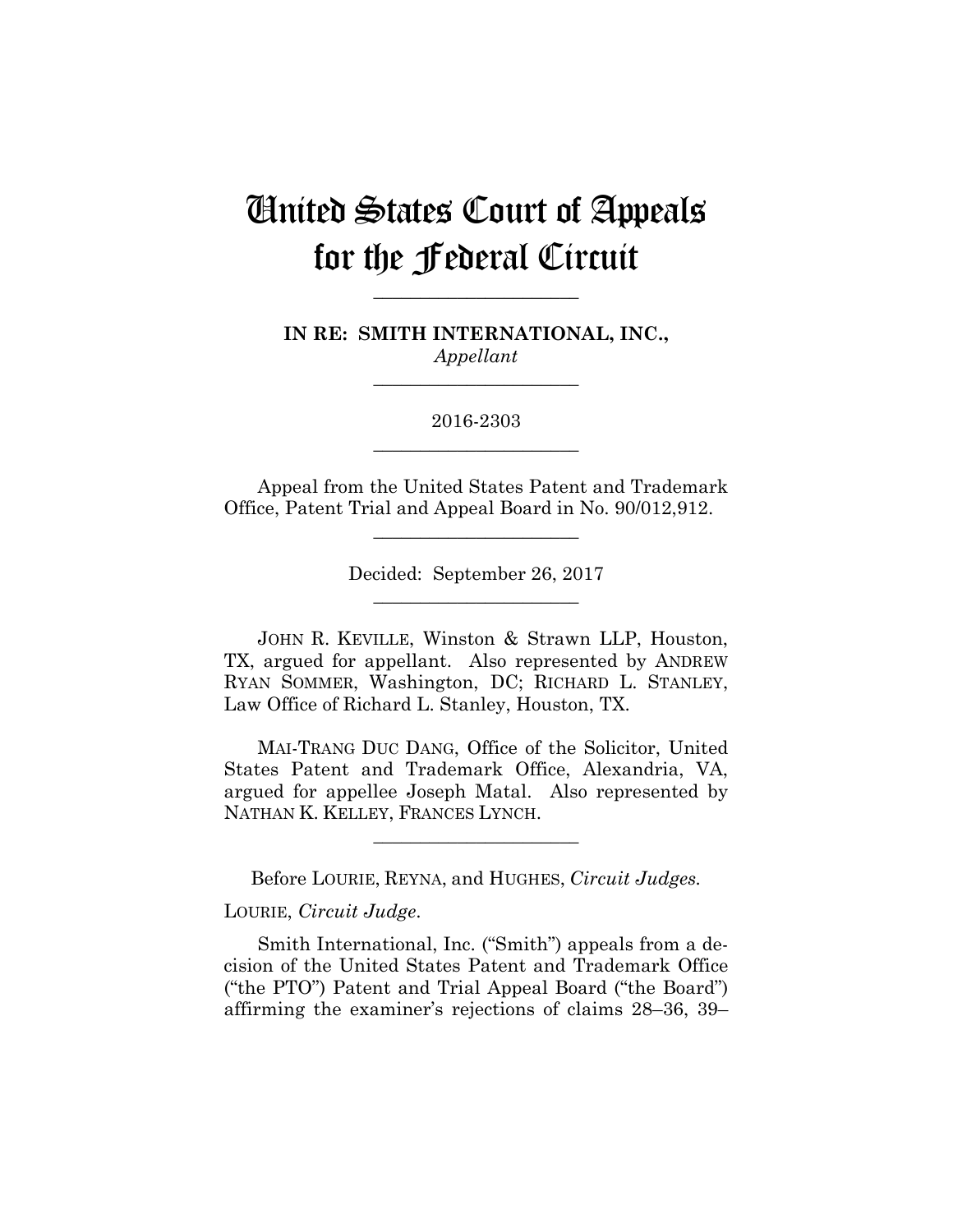46, 49, 50, 79–81, and 93–1001 of U.S. Patent 6,732,817 ("the '817 patent") in an *ex parte* reexamination. *Ex parte Smith Int'l, Inc.*, No. 2015-008323, 2016 Pat. App. LEXIS 3764 (P.T.A.B. Apr. 29, 2016) ("*Board Decision*"). For the reasons that follow, we *reverse*.

#### **BACKGROUND**

This case primarily concerns what the word "body" means in the context of the '817 patent. Smith owns the '817 patent, entitled "Expandable Underreamer/Stabilizer," which is directed to a downhole drilling tool for oil and gas operations. '817 patent Abstract, col. 1 l. 30. The '817 patent describes an "expandable tool 500" having "a generally cylindrical tool body 510 with a flowbore 508 extending therethrough" and "one or more moveable, non-pivotable tool arms 520." *Id*. col. 7 l. 67– col. 8 l. 1, col. 8 ll. 9–10. A drilling tool described in the '817 patent is shown below:

1

<sup>&</sup>lt;sup>1</sup> The Board's decision at times omitted the rejections of claims 49 and 100.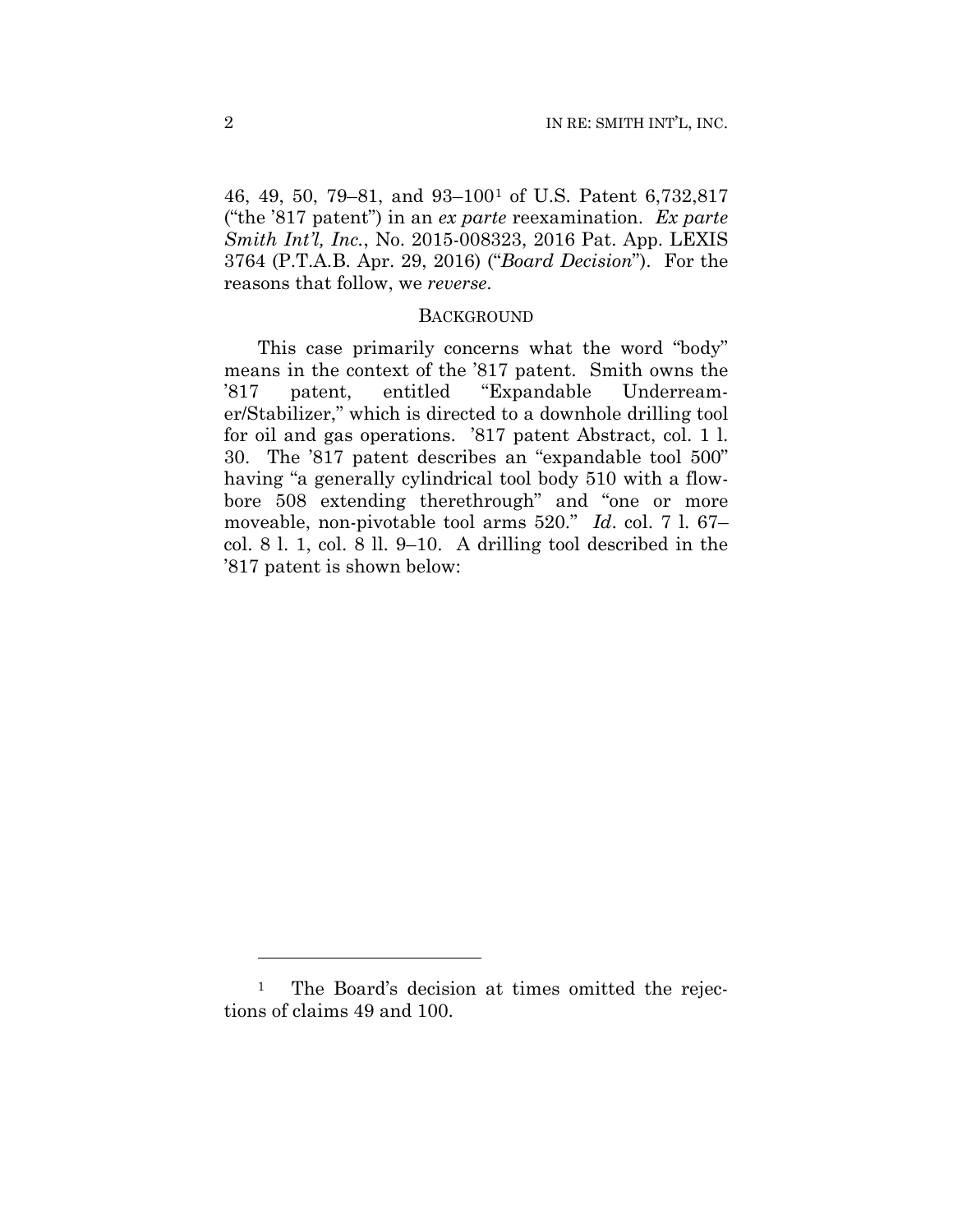

# *Id.* fig. 4.

The '817 patent describes that "one or more pocket recesses 516," which "include angled channels 518," are "formed in the body 510" to "provide a drive mechanism for the moveable tool arms 520 to move axially upwardly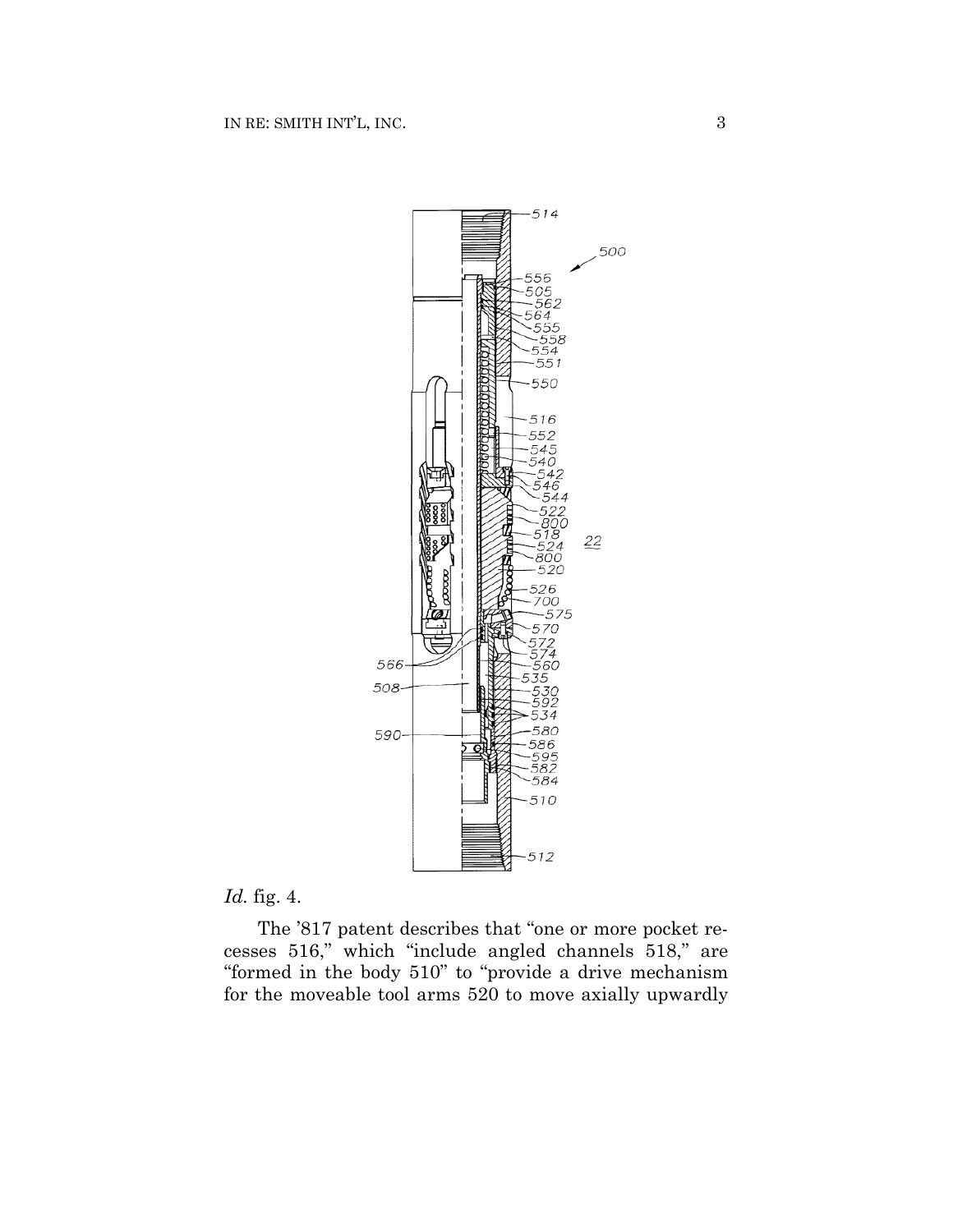and radially outwardly into the expanded position" in response to a "[h]ydraulic force . . . due to the differential pressure of the drilling fluid between the flowbore . . . and the annulus." *Id.* col. 8 ll. 4–5, 20–23, col. 9 ll. 36–39. As the drilling fluid flows through the tool, "the piston 530 engages the drive ring 570," "causing the drive ring 570 to move axially upwardly against the moveable arms 520," which in turn causes "[t]he arms 520" "to move axially upwardly in pocket recesses 516." *Id.* col. 9 ll. 40–54. The '817 patent also describes an "inner mandrel 560," which is "the innermost component within the tool 500," and which can be replaced by "a stinger assembly" "comprising an upper inner mandrel," "a middle inner mandrel," and "a lower inner mandrel." *Id.* col. 8 ll. 36–37, col. 12 ll. 5–7. The '817 patent was originally granted with 73 claims.

In 2012, Smith's corporate parents, Schlumberger Holdings Corp. and Schlumberger N.V. (together, "Schlumberger"), sued Baker Hughes Inc. ("Baker Hughes") in the United States District Court for the Southern District of Texas for, *inter alia*, infringement of the '817 patent. Baker Hughes requested *ex parte* reexamination of claims 28–37, 39–46, 49, and 50 of the '817 patent. The PTO granted the request for *ex parte* reexamination, which is the subject of appeal in this case.

In 2016, Smith also sued Baker Hughes in the United States District Court for the District of Delaware for, *inter alia*, infringement of the '817 patent. Baker Hughes petitioned for two *inter partes* review ("IPR") proceedings challenging certain claims of the '817 patent, but the PTO denied institution noting that the substantive overlap between the IPR petitions and the reexamination on appeal in this case favored denial of institution for reasons of judicial economy. *Baker Hughes Oilfield Operations, Inc. v. Smith Int'l, Inc.*, IPR 2016-01450, 2016 WL 8115502 (P.T.A.B. Dec. 22, 2016); *Baker Hughes Oilfield*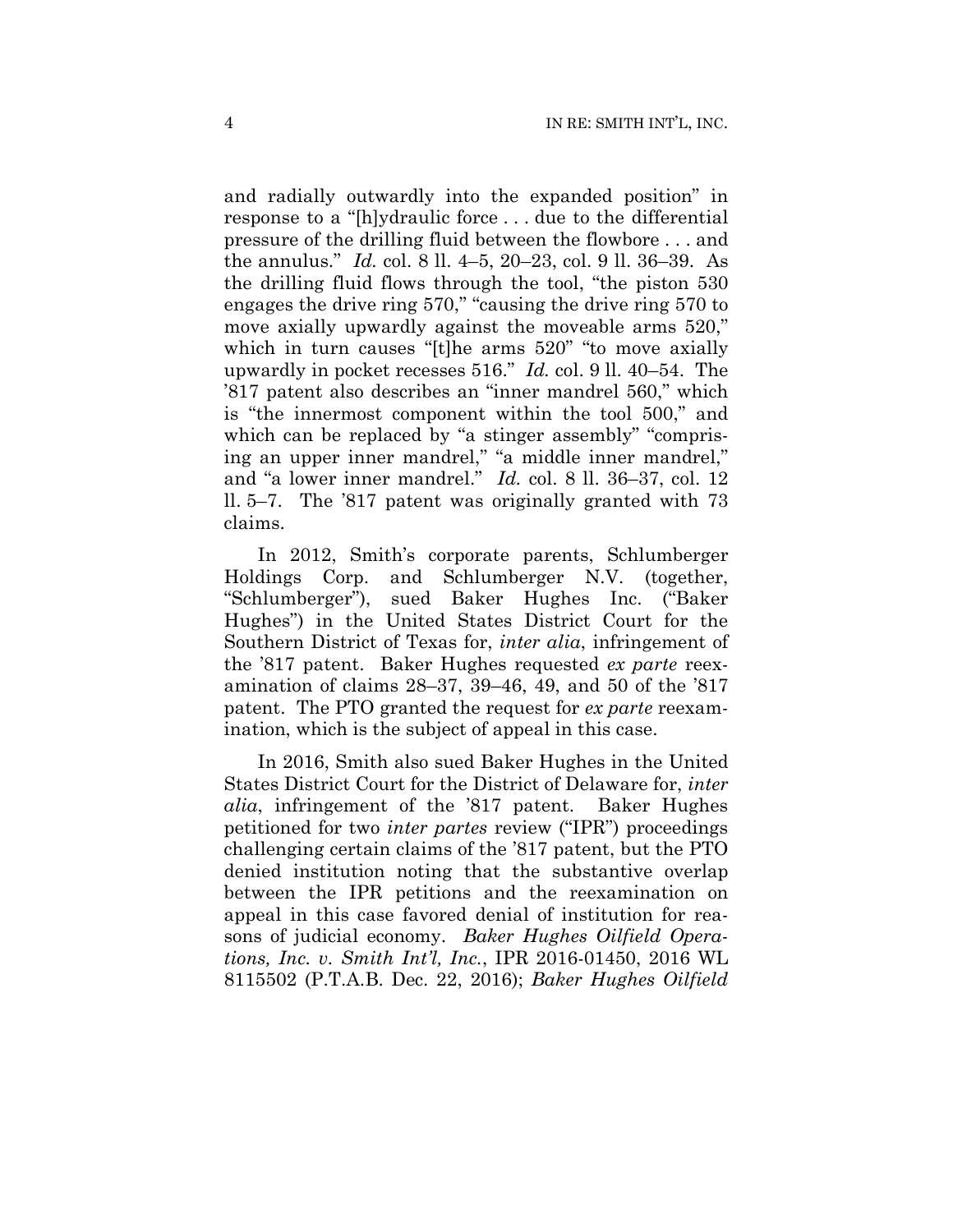*Operations, Inc. v. Smith Int'l, Inc.*, IPR 2016-01451, 2016 WL 8115503 (P.T.A.B. Dec. 22, 2016).

During the *ex parte* reexamination, Smith added and cancelled claims 74–78 and 92, cancelled claim 37, amended claims 28, 35, 36, and 43, added and amended claims 82–84, 87, and 89–91, and added claims 79–81, 85, 86, 88, and 93–102. Claims 28, 43, and 93 are the independent claims.

Claim 28, as amended, reads as follows:

28. An expandable downhole tool for use in a drilling assembly positioned within a wellbore having an original diameter borehole and an enlarged diameter borehole, comprising:

*a body*; and

*at least one non-pivotable, moveable arm* having at least one borehole engaging pad adapted to accommodate cutting structures or wear structures or a combination thereof and *having angled surfaces that engage said body* to prevent said arm from vibrating in said second position;

wherein said at least one arm is moveable between a first position defining a collapsed diameter, and a second position defining an expanded diameter approximately equal to said enlarged diameter borehole.

J.A. 15–16 (emphases and line changes added).

Claim 43, as amended, reads as follows:

43. A method of underreaming a wellbore to form an enlarged borehole and controlling the directional tendencies of a drilling assembly within the enlarged borehole, comprising: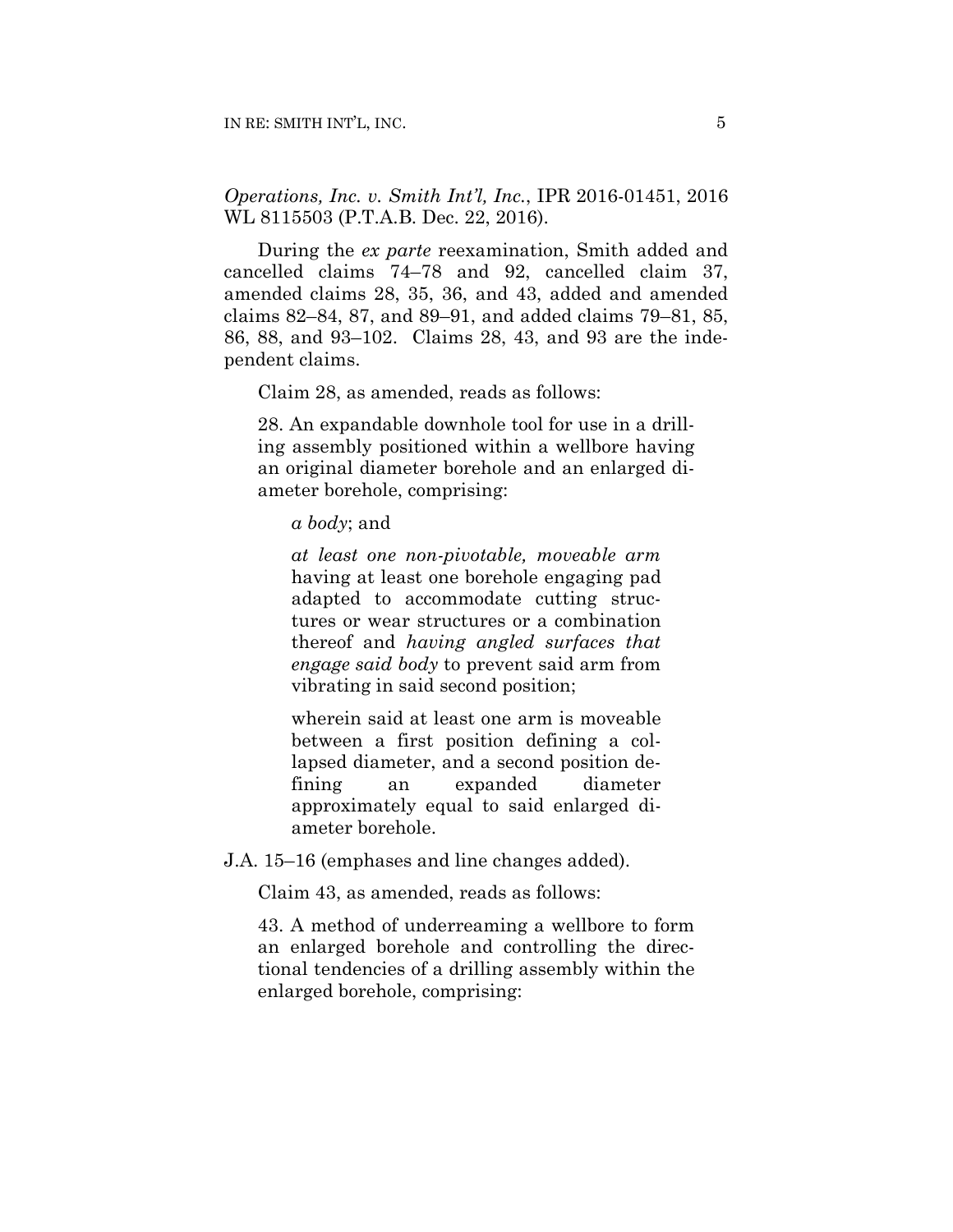using a drill bit to drill the wellbore;

disposing a first expandable tool having at least one arm including at least one borehole engaging pad, the pad being configured for underreaming directly above the drill bit and the *at least one arm having angled surfaces that engage a body* of the first expandable tool;

using the first expandable tool to form the enlarged borehole;

disposing a second expandable tool having at least one arm configured for stabilizing above the first expandable tool; and

using the second expandable tool to control the directional tendencies of the drilling assembly within the enlarged borehole;

wherein both the first expandable tool and the second expandable tool operate between a collapsed position and an expanded position.

J.A. 17–18 (emphasis and line changes added).

Claim 93 reads as follows:

93. An expandable downhole tool for use in a drilling assembly positioned within a wellbore having an original diameter borehole and an enlarged diameter borehole, comprising:

*a body* defining an outermost diameter of the expandable downhole tool when the tool is in a retracted configuration; and

*at least one non-pivotable, moveable arm* having at least one borehole engaging pad adapted to accommodate cutting struc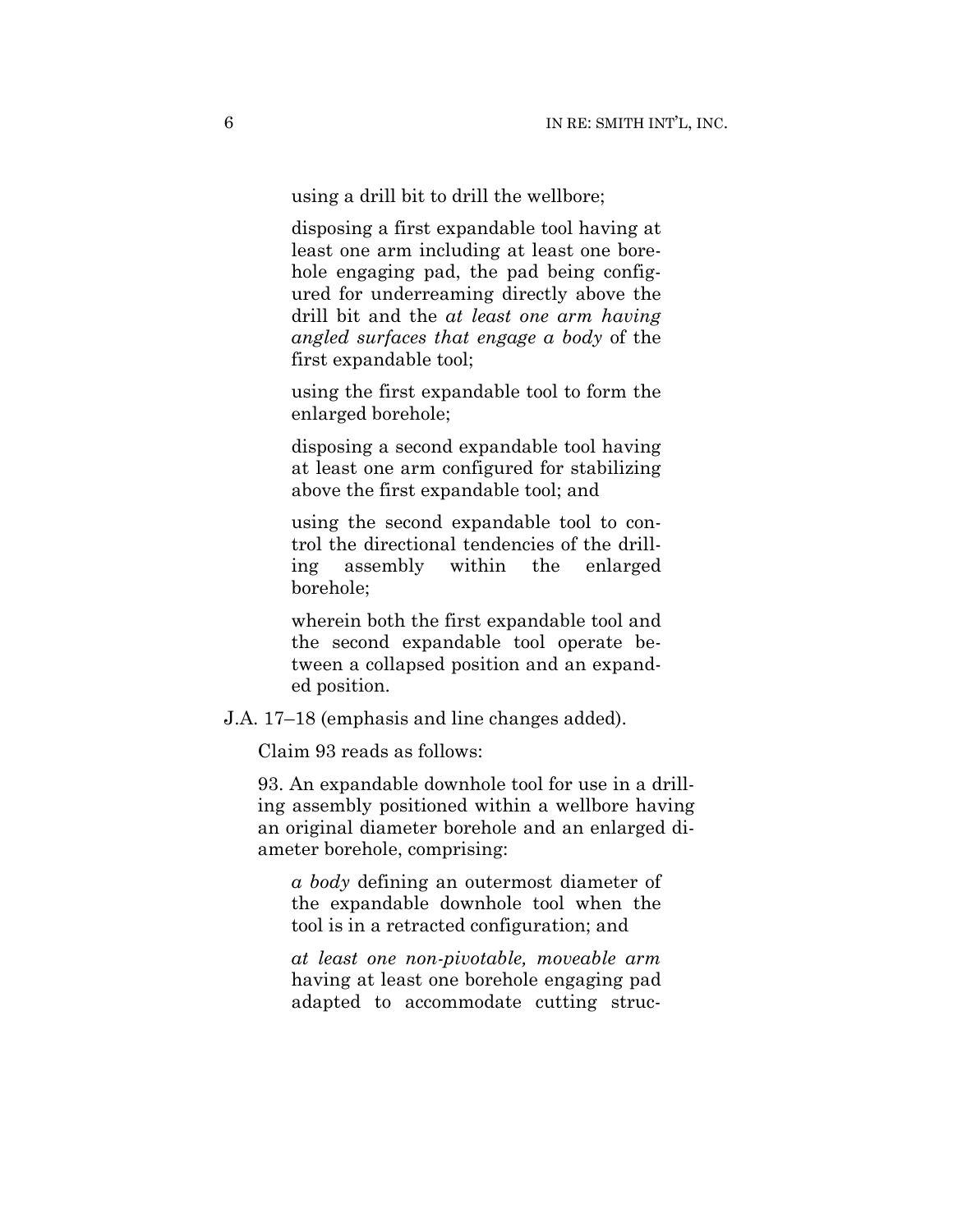tures or wear structures or a combination thereof and *having at least one surface that engages the body* wherein the body is configured to guide a direction of translation of the non-pivotable, moveable arm along the at least one surface of the arm and a surface of the body;

wherein said at least one arm is moveable between a first position when the expandable downhole tool is in a retracted position, and a second position defining an expanded of the expandable downhole tool, the second diameter being approximately equal to said enlarged diameter borehole.

### J.A. 25 (emphases and line change added).

The examiner allowed new claims 82–91, 101, and 102, and finally rejected claims 28–36, 39, 40, 42, 79–80, 93–98, and 100 as anticipated by International Publication No. WO 00/31371 ("Eddison"), claims 43–46, and 49 as obvious over Eddison in view of U.S. Patent 6,059,051 ("Jewkes"), and claims 28, 40, 41, 43, 50, 80, 81, 93, and 99 as obvious over Eddison, European Publication No. EP 0 246 789 ("Wardley"), and Jewkes. Smith appealed to the Board, and the Board affirmed all of the examiner's rejections.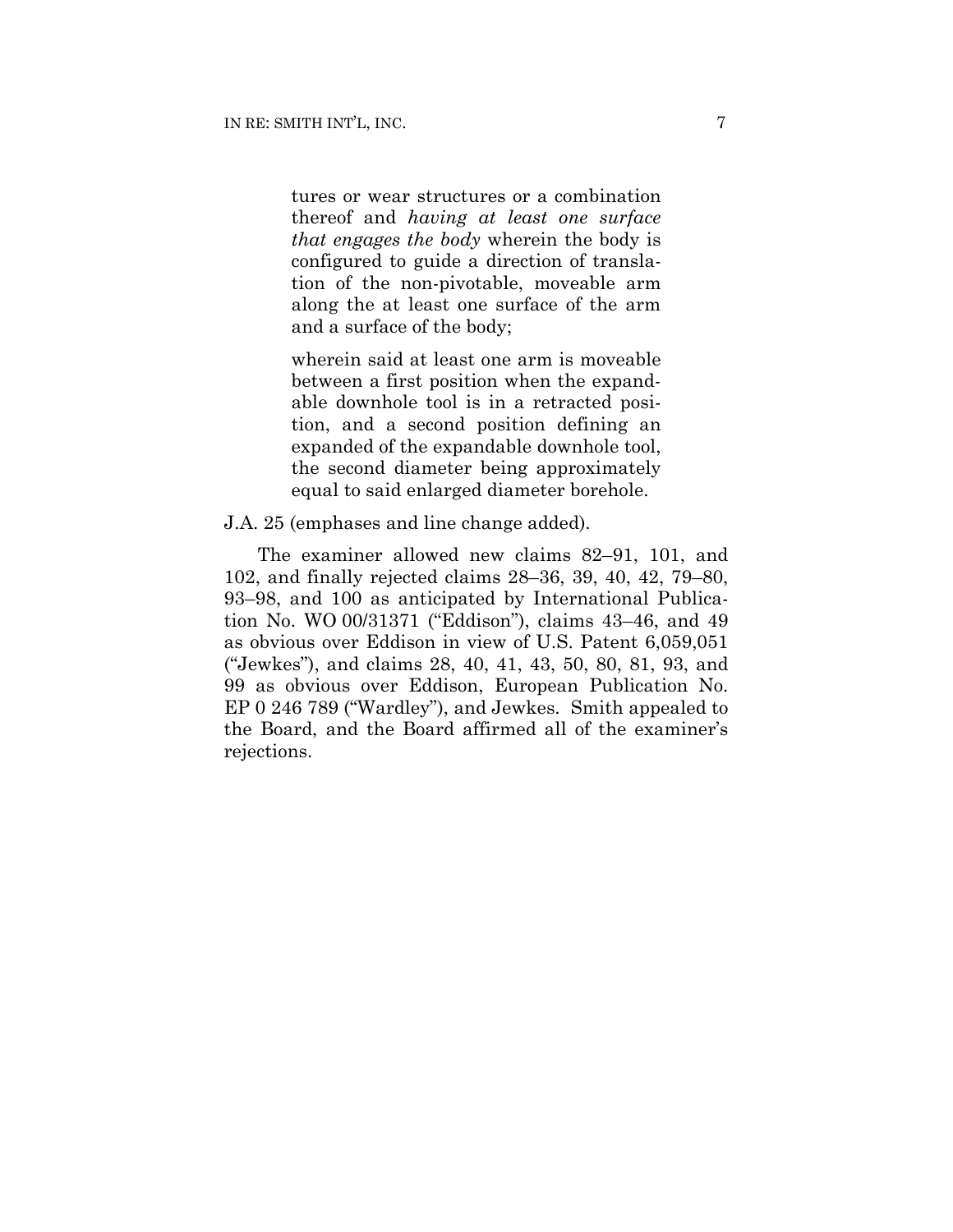Eddison, entitled "Downhole Tool with Extendable Memebers," is directed to a "downhole tool" "having radially extendable members, such as an underreamer or an expandable stabiliser." Eddison at 1. A drilling tool described in Eddison is shown below:



# *Id.* fig. 1.

Eddison discloses a drilling tool having a "mandrel 16" that "extends through the body 18" and "provides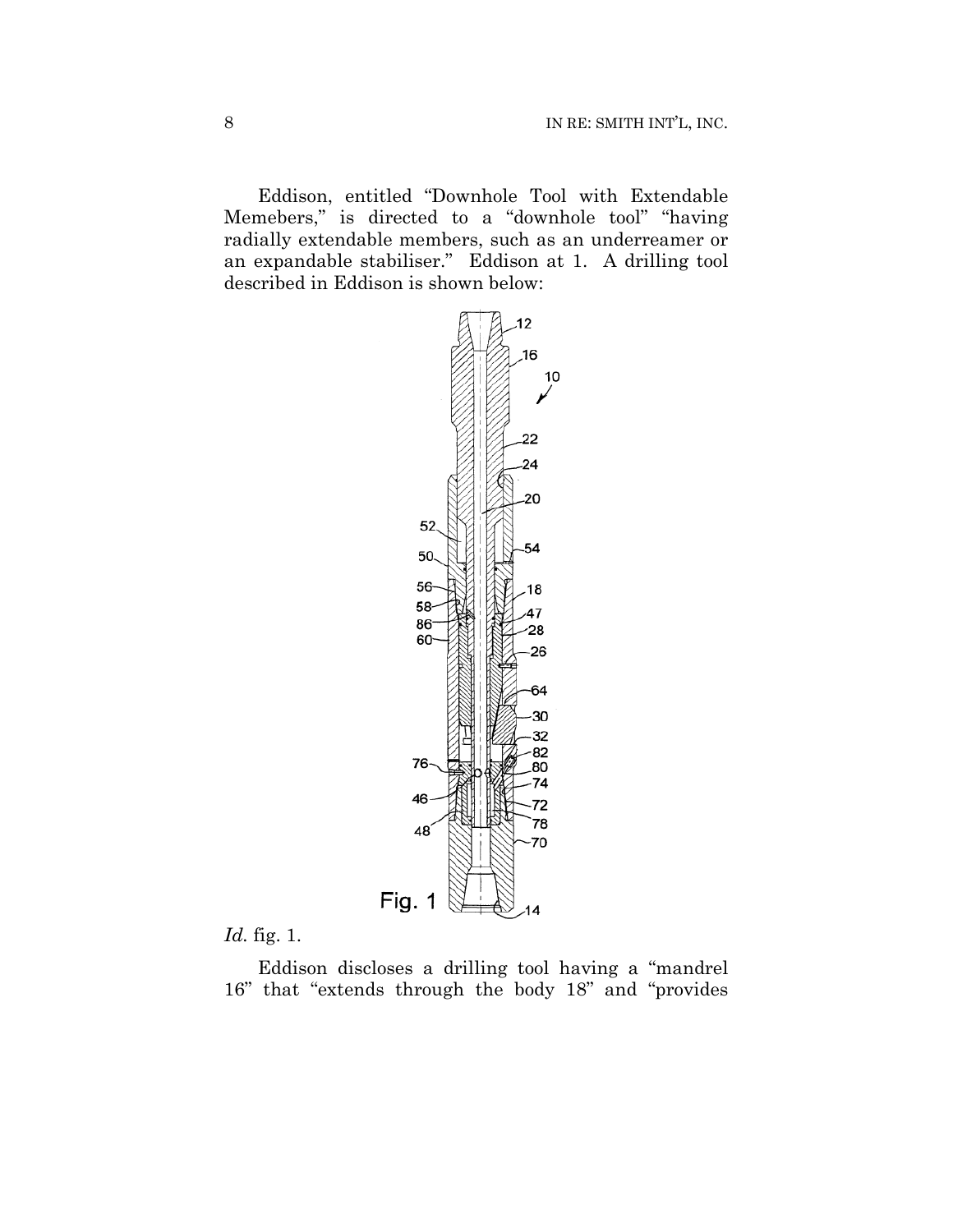mounting for a cam sleeve 28," which "cooperates with three extendable members in the form of cutters 30 mounted in respective body ports 32." *Id.* at 10. The "mandrel" and "body" in Eddison move axially relative to each other in response to the applied weight and fluid pressure differences, and this relative axial movement causes the cam sleeve to "push the cutters radially outwardly" or to "positively engage[] the cutters" to be "positively withdrawn." *Id.* at 12–13. In particular, Eddison teaches that its cam sleeve engages the cutters through "dovetail profiles and slots on the cam sleeve 28 and the cutters 30." *Id.* at 14.

The Board affirmed the examiner's interpretation of the term "body" as a broad term that may encompass other components such as "mandrel" and "cam sleeve," reasoning that only the term "body" is recited in the claims without further limiting features and that the specification neither defines the term "body" nor prohibits the examiner's broad reading of it. Based on this interpretation of the term "body," the Board affirmed the examiner's rejections based on Eddison. It concluded that Smith's additional arguments also fail because they rely on an incorrect claim construction and the examiner's interpretation of other claim terms was reasonable.

Smith timely appealed. We have jurisdiction pursuant to 28 U.S.C. § 1295(a)(4)(A).

#### DISCUSSION

Claims 28–36, 39–46, 49, 50, 79–81, and 93–100 are on appeal. As all of them, either themselves or in their parent claims, contain the term "body," our decision respecting the meaning of this term will be dispositive of all of the claims. We therefore will not address secondary arguments.

We review the Board's legal determinations *de novo*, *In re Elsner*, 381 F.3d 1125, 1127 (Fed. Cir. 2004), and the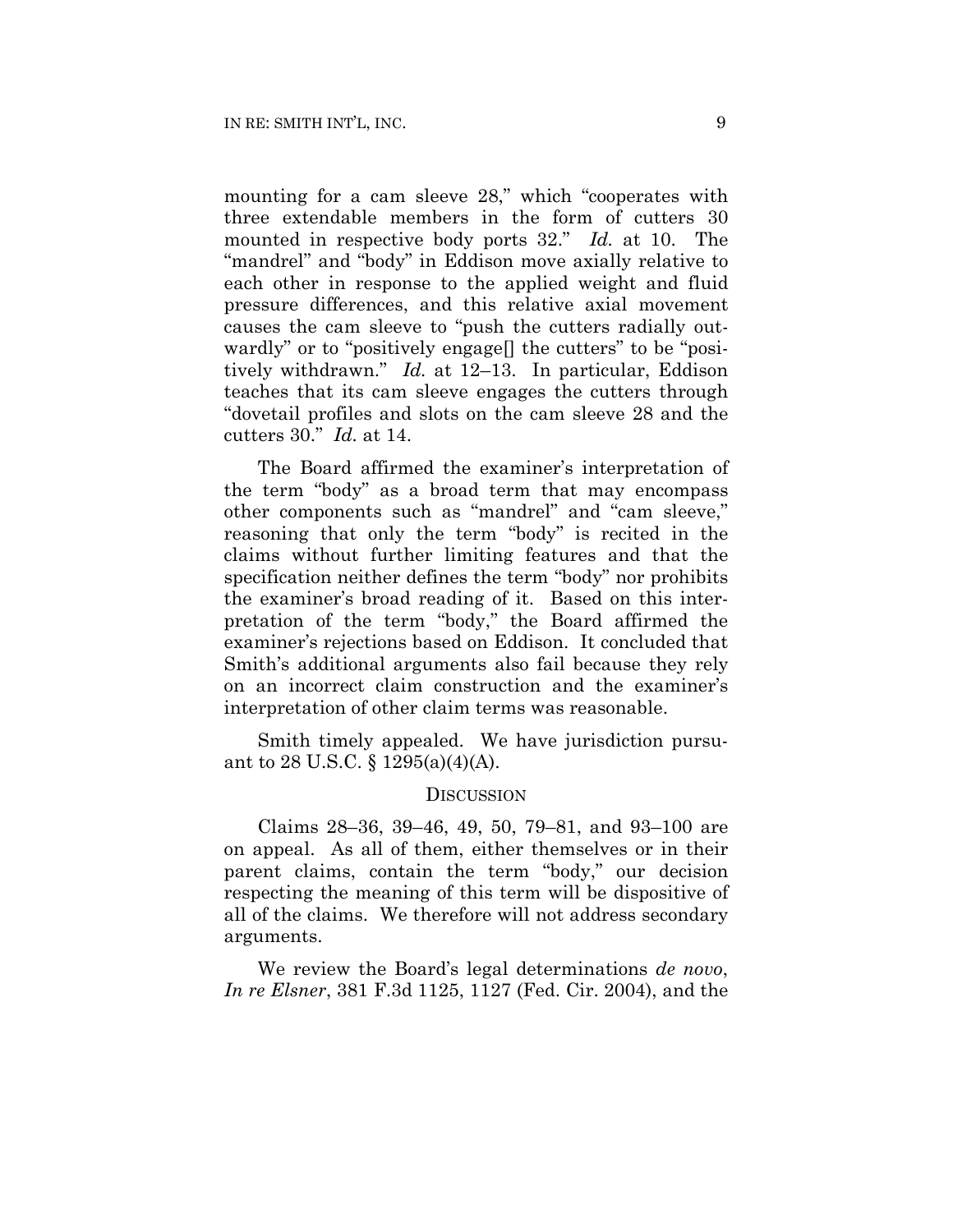Board's underlying factual findings for substantial evidence, *In re Gartside*, 203 F.3d 1305, 1316 (Fed. Cir. 2000). Substantial evidence is "such relevant evidence as a reasonable mind might accept as adequate to support a conclusion." *Id*. at 1312 (quoting *Consol. Edison Co. v. NLRB*, 305 U.S. 197, 229 (1938)). In reexaminations, the Board gives claim terms their broadest reasonable interpretation in light of the claim language and specification. *In re Yamamoto*, 740 F.2d 1569, 1571 (Fed. Cir. 1984).

Anticipation is a question of fact that we review for substantial evidence. *REG Synthetic Fuels, LLC v. Neste Oil Oyj*, 841 F.3d 954, 958 (Fed. Cir. 2016). A patent claim is anticipated "only if each and every element is found within a single prior art reference, arranged as claimed." *Summit 6, LLC v. Samsung Elecs. Co.*, 802 F.3d 1283, 1294 (Fed. Cir. 2015) (citing *Net MoneyIN, Inc. v. VeriSign, Inc.*, 545 F.3d 1359, 1369 (Fed. Cir. 2008)). Obviousness is a question of law based on underlying factual findings. *In re Magnum Oil Tools Int'l, Ltd.*, 829 F.3d 1364, 1373 (Fed. Cir. 2016).

On appeal Smith challenges the Board's construction of "body" and anticipation and obviousness determinations. We first discuss the Board's claim construction.

In affirming the examiner's rejections, the Board determined that the term "body" is a "generic term such as 'member' or 'element' that by itself provides no structural specificity." *Board Decision*, 2016 Pat. App. LEXIS 3764, at \*4. The Board reasoned that although "the specification *describes* the body as a discrete element separate from other elements," the specification does not "*define*[] the term 'body'" or "preclude the Examiner's interpretation." *Id.* (emphases in original). The Board also rejected Smith's argument that the person of ordinary skill in the art would understand the term "body" as a distinct element from other components, reasoning that Smith "has not shown that the parts identified in the prior art as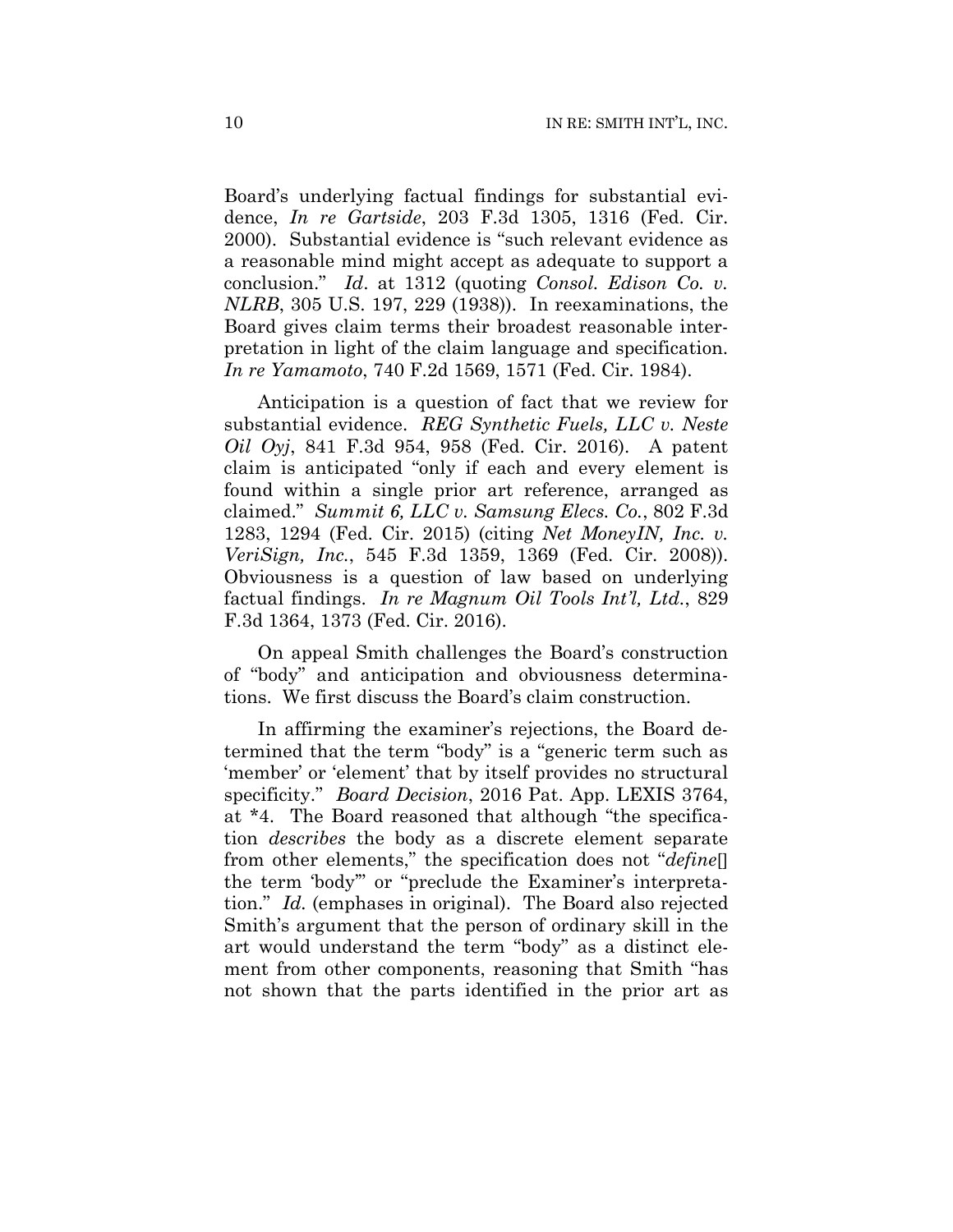bodies are so similar as to create a specific identity of what a body is." *Id.* at \*4–5. The Board noted that the claims "essentially recite only a body and the movable cutting arms," and other components, such as "a mandrel," are not recited in the claims. *Id.* at \*5–6. Thus, the Board reasoned that it was "perfectly reasonable" to understand the term "body," given its broadest reasonable interpretation, as "the overall portion or portions of the downhole tool that define the bore and may include one or more other elements." *Id*.

Smith argues that the Board's interpretation of the term "body" as a generic term encompassing the drilling tool's internal components was unreasonable. Smith contends that the specification consistently refers to and depicts the body of the drilling tool as a component distinct from other separately identified components, such as the "mandrel" or "piston" that reside inside the drilling tool. In light of the consistent description of the body, Smith urges that the term "body" should be interpreted as an "outer housing." Smith cites relevant references in the art, including Eddison, to support its view that the term "body" is understood in the art to mean a drilling tool's outer housing. Smith also urges that the Board's interpretation of "body" as a generic term renders the term indistinguishable from "tool," which is used in the specification to denote the overall drilling tool.

The PTO responds that the Board correctly gave the term "body" its broadest reasonable interpretation and that substantial evidence supports the Board's findings. The PTO contends that the term "body" is reasonably understood as "the main cylindrical portion of the device that defines the central conduit." Appellee's Br. 19. As such, the PTO urges that the "body," "mandrel," and "cam sleeve" of Eddison "together meet the body limitation of claim 28." *Id.* The PTO argues that the Board correctly reached its broad construction of "body" based on: (1) the recitation of "a body" as a whole element in claim 28; (2) a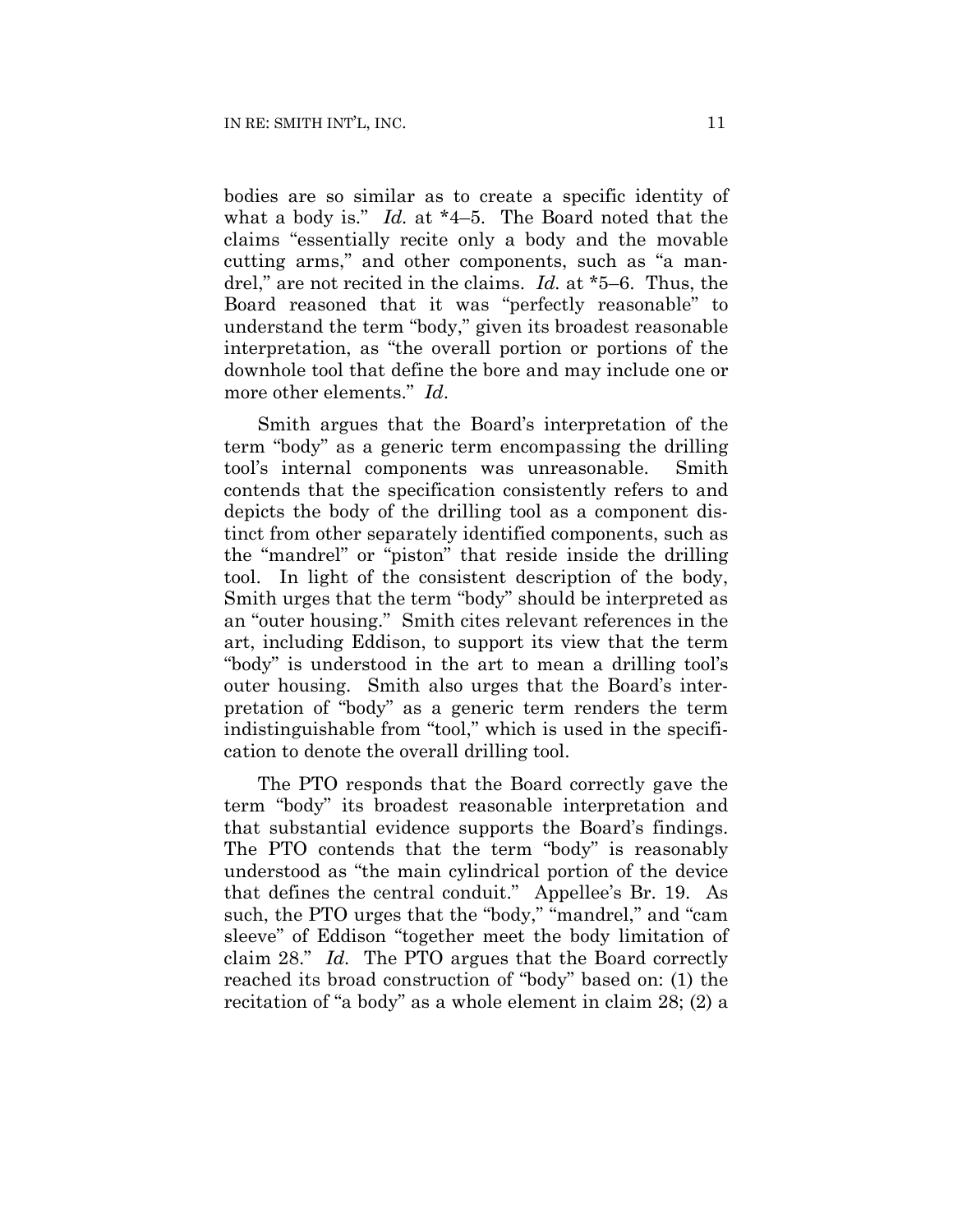lack of recitation of "mandrel" in the claims; (3) a lack of definition of "body" in the specification; and (4) a lack of an established meaning of "body" in the art. The PTO also urges that Smith's proposed construction of the "body" as an "outer housing" is not supported by the specification.

We conclude that the Board's construction of "body" was unreasonably broad. Even when giving claim terms their broadest reasonable interpretation, the Board cannot construe the claims "so broadly that its constructions are *unreasonable* under general claim construction principles." *Microsoft Corp. v. Proxyconn, Inc.*, 789 F.3d 1292, 1298 (Fed. Cir. 2015) (emphasis in original). "[T]he protocol of giving claims their broadest reasonable interpretation . . . does not include giving claims a legally incorrect interpretation" "divorced from the specification and the record evidence." *Id.* (citations and internal quotation marks omitted); *see PPC Broadband, Inc. v. Corning Optical Commc'ns RF, LLC*, 815 F.3d 747, 751– 53 (Fed. Cir. 2016).

It is true that some of the claims at issue recite a broad term "body" without further elaboration on what the term "body" encompasses. J.A. 15, 17 (claims 28 and 43). However, the remainder of the specification does not use the term as a generic body. There is no dispute that the '817 patent specification consistently describes and refers to the body as a component distinct from others, such as the mandrel, piston, and drive ring. *See* Appellee's Br. 29–30. Therefore, the Board's reasoning that because the specification does not "in and of itself proscribe the Examiner's construction," the examiner's interpretation was reasonable, *Board Decision*, 2016 Pat. App. LEXIS 3764, at \*4, was erroneous.

The correct inquiry in giving a claim term its broadest reasonable interpretation in light of the specification is not whether the specification proscribes or precludes some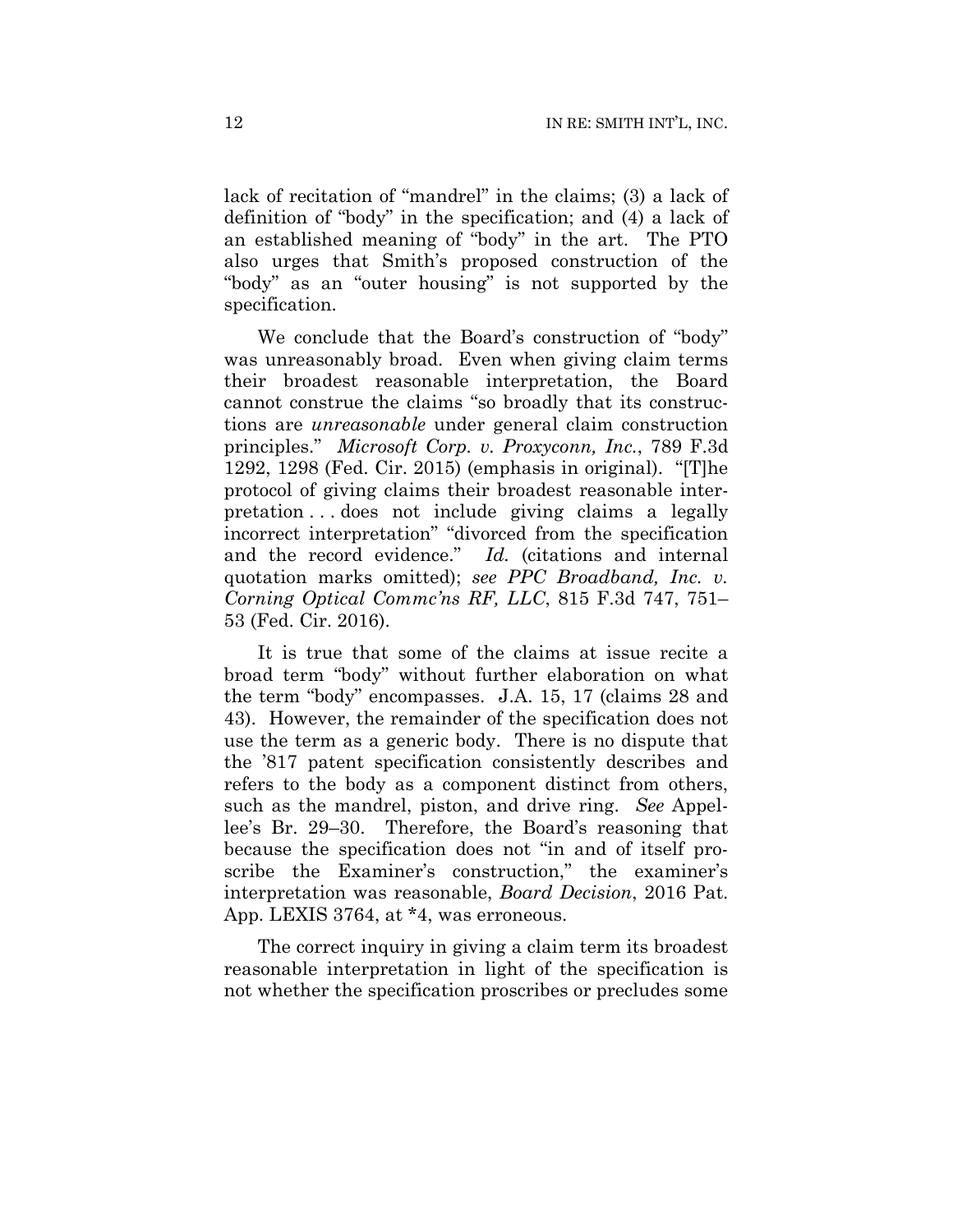broad reading of the claim term adopted by the examiner. And it is not simply an interpretation that is not inconsistent with the specification. It is an interpretation that corresponds with what and how the inventor describes his invention in the specification, *i.e.*, an interpretation that is "consistent with the specification." *In re Morris*, 127 F.3d 1048, 1054 (Fed. Cir. 1997) (citation and internal quotation marks omitted); *see also In re Suitco Surface*, 603 F.3d 1255, 1259–60 (Fed. Cir. 2010).

The Board emphasized that the patentee here did not act as a lexicographer, and that the specification neither defines nor precludes the examiner's reading of the term "body." Accordingly, the Board found that nothing in the specification would disallow the examiner's interpretation, rendering it "reasonable." However, following such logic, any description short of an express definition or disclaimer in the specification would result in an adoption of a broadest *possible* interpretation of a claim term, irrespective of repeated and consistent descriptions in the specification that indicate otherwise. That is not properly giving the claim term its broadest reasonable interpretation *in light of* the specification.

Relying on the incorrect interpretation of the term "body" as a generic term in the claims, the Board affirmed the examiner's arbitrary inclusion and exclusion of separately described components to and from the term "body." It reasoned that although a body, a mandrel, and moveable arms are all consistently identified and described separately in the specification, the *generic claim term* "body" includes some of the separately described components, such as a mandrel, but not others, such as moveable arms, solely because the "moveable arm" is recited in the claims and the "mandrel" is not. *See* Oral Argument at 15:16–46, *In re Smith Int'l, Inc.*, No. 16-2303 (Fed. Cir. Aug.  $8,$  2017), http://oralarguments.cafc.uscourts.gov/default.aspx?fl=20 16-2303.mp3 (applying this reasoning to a hypothetical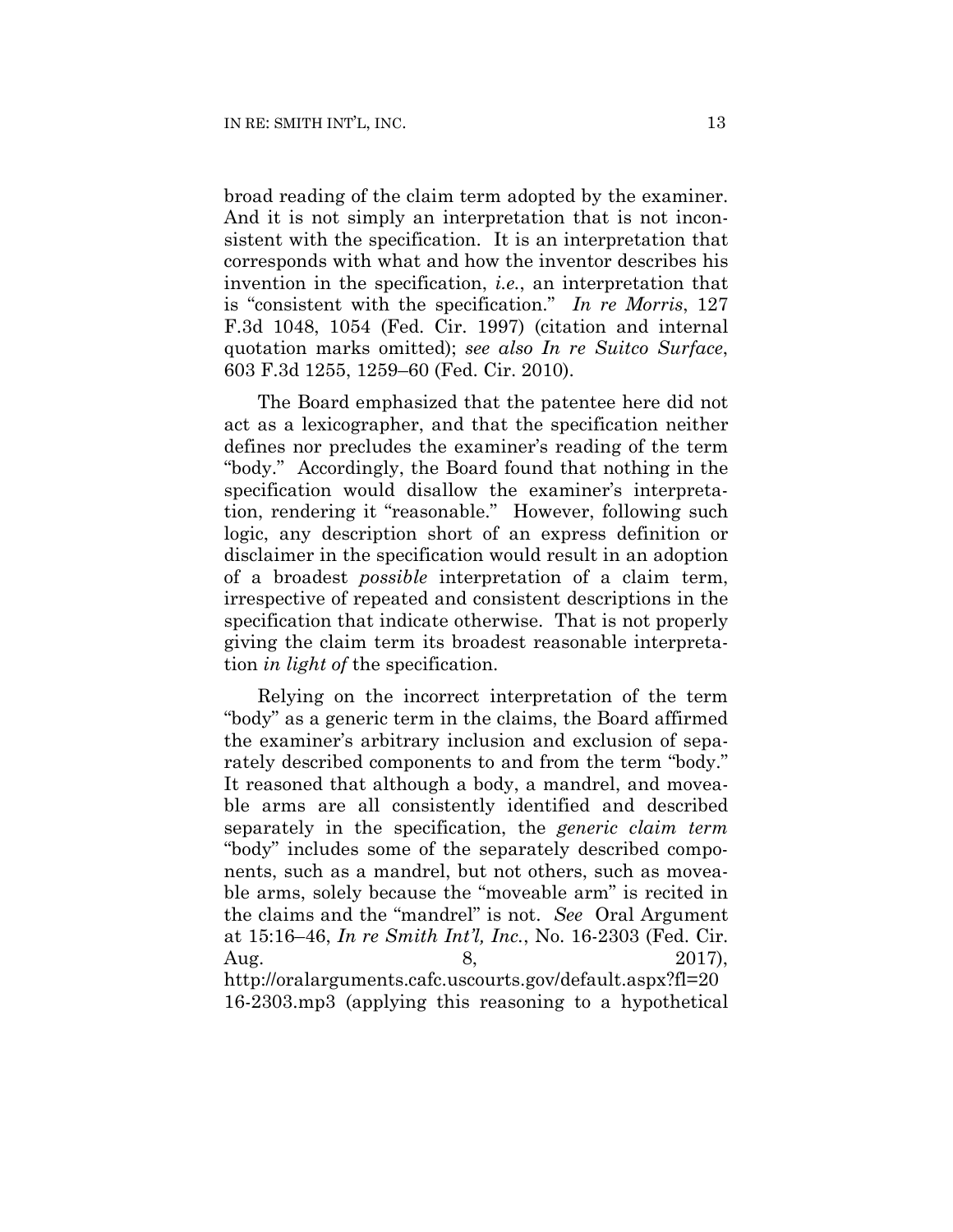claim reciting other separate components of the tool but not a mandrel). But, giving the term "body" such a strained breadth in the face of the otherwise different description in the specification was unreasonable.

The '817 patent separately identifies and describes various components of its drilling tool, such as the "body," "moveable arms," "mandrel," "piston," and "drive ring," which do not support the Board's broad reading of the claim term "body." *See, e.g.*, '817 patent col. 7 l. 63–col. 8 l. 67, col. 9 ll. 30–61. Furthermore, Eddison's descriptions of its own drilling tool distinguish and separately describe its "body," "mandrel," and "cam sleeve." *See, e.g.*, Eddison at 9–11. The PTO fails to point to any description of the body that would support its strained construction of "body," and its urging that the term "body" in the '817 patent claims corresponds to the "body," "mandrel," and "cam sleeve" of Eddison is thus unsupported. We therefore conclude that the "body" in the '817 patent claims is a component distinct from other separately identified components in the specification, such as the mandrel, and cannot be understood to include the "cam sleeve" in Eddison.

The Board's findings regarding Eddison's teachings rest on its broad construction of "body," which the parties do not dispute. In particular, the Board relied on its construction of "body" to find that Eddison teaches "at least one non-pivotable, moveable arm . . . having angled surfaces that engage said body" in claim 28 and corresponding elements in other independent claims. Because such findings depended on an incorrect claim construction, the Board's findings of anticipation are not supported by substantial evidence. Similarly, the Board's factual findings underlying its obviousness determination relating to the Eddison reference are also not supported by substantial evidence. It is undisputed that Jewkes and Wardley do not teach or render obvious the missing elements discussed above. We therefore conclude that the